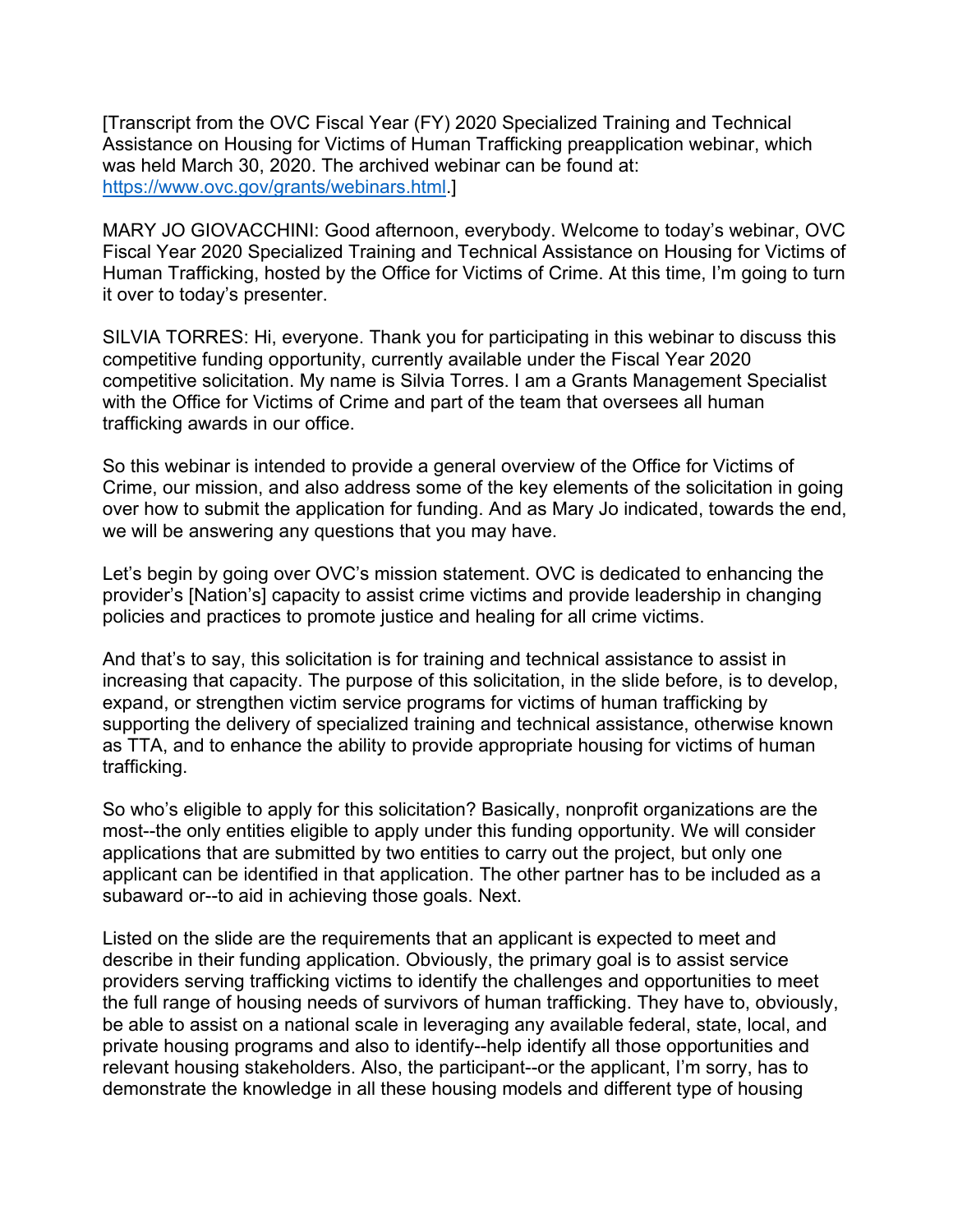options like emergency, short-term, and long-term housing and shelter options. And particularly, they also have to describe how they intend to support organizations, particularly, OVC grantees. Including Fiscal Year 2019 Housing assistance grants for Victims of Human Trafficking program as they seek to meet the program goals.

Given that this is a training and technical assistance opportunity, the applicant's performance expectations are shown on this slide. And this is obviously not limited to the kinds of activities under this program. I should emphasize under resources that it indicates compliance with applicable federal civil rights statutes in housing programs, that's one of the mandatory requirements that the award recipients have to comply. And it--to protect the--and ensure that grantees have policies and procedures in place to--for instance for shelters, to reflect their adherence to these requirements, and their--obviously, the civil rights.

Next slide. So this is consistent with the goal of the solicitation, which is--and I think I mentioned before, to develop and expand or strengthen the victim service programs for victims of human trafficking and provided--by providing training and technical assistance to organizations serving those victims.

This is--goes along with the goal of this solicitation, which is obviously--the ultimate goal is to achieve the increased safety, self-sufficiency, and well-being of human trafficking victims.

Listed in this slide are some of the program deliverables that are to be met by the selected applicant. And that means the data that is gathered under this project and submitted to us semiannually and during the final progress report. And again, this solicitation has more information--detailed information on these deliverables on page 6 in that solicitation.

Our Federal Award Information, we expect to make only one award for up to \$2 million for a period of up to 3 years. And this is a cooperative agreement, which means that OVC has substantial involvement and--during the performance period.

I should also mention no cost share or match is required under these solicitations since it is a training and technical assistance funding opportunity.

So, the applications must include, and those are the main ones, a Project Narrative and the Budget Detail [Worksheet] and Budget Narrative. This is very, very important. And we say this because these are the items that are required and scored during the review of your application. If you do not have any of these documents included in your applications, you will not be considered for funding. And you will not--because you would not be meeting the basic minimum requirements, which is the first step in the review of your application, to see if you have all those documents. So, you know, I encourage you to take a look at each of the items listed in 7 pages--pages 7 through 12, and 14 in the solicitation.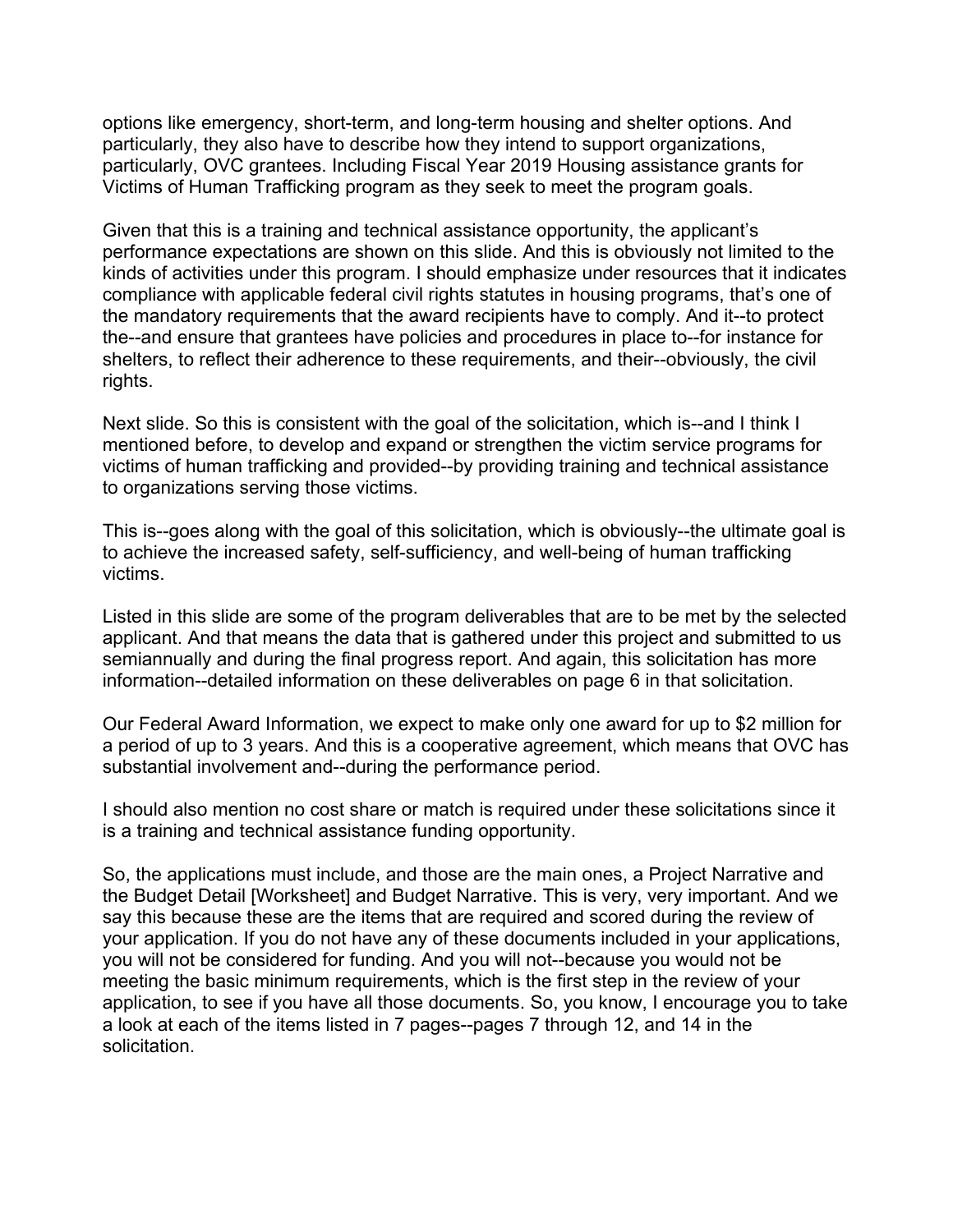The deadline is 11:59 p.m., on Thursday, May 14, 2020. But we do urge and strongly recommend that you submit your application at least 72 hours prior to that date. So that you would allow yourself some time to receive validation messages or any notifications rejecting your application from Grants.gov, and that you would have to--time to correct any problems that may cause that rejection.

And this is How to Apply. I'm sure some of you are very familiar with Grants.gov. So you must register and submit that application, that's a recommendation 72 hours prior to the application due date. And the phone number is listed for any technical difficulties that you may face during the submission of your application. And when you are going to apply for this particular funding the competition ID is OVC-2020-18292.

And these are--in this slide, are all the elements that must be included along with your application. I know there is the MOU listed or letters of intent, this may or may not apply to your application, but it may very well also apply if you intend to have a partner. So, that's what is expected with your application.

And next slide.

If you encounter any technical problems please note that there are very few waivers for a request for a late submission. So that's why we encourage you and it's very important that you prepare yourself and that you submit that application in advance of the deadline.

MARY JO GIOVACCHINI: All right. Thank you, Sylvia.

SYLVIA TORRES: Thank you.

MARY JO GIOVACCHINI: So, we're going to get into the questions in a little bit here, but before we do that there are a couple things that I'd like to go over. So, if you want to stay connected to OVC and see what other opportunities that they may have available and resources that are coming out from OVC, you can subscribe to their mailing list and you can do that in two ways. A new text to subscribe was just created, and so you can send a text message to OJP OVC, insert your email address, and send that to 468-311. Just please note that there are message and data rates could apply. You can also subscribe to their email newsletter by going to their website, [ovc.gov,](https://www.ovc.gov/) and subscribing that way.

OVC also has a special media presence and you can follow them on Facebook, Twitter as well as YouTube. The links to those sites are located here, and you can subscribe to them.

If you have any inform--questions after today's webinar about this funding opportunity you can contact the National Criminal Justice Reference Service. And they are available at 800-851-43--excuse me, 800-851-3420. You can also email them at [grants@ncjrs.gov.](mailto:grants@ncjrs.gov) Please note, that they are open 10:00 to 6:00 p.m., Eastern Time, Monday through Friday. They are closed on the weekends, as well as federal holidays. And they are open until 8:00 p.m., the date that the solicitation closes. However, please as you--has already been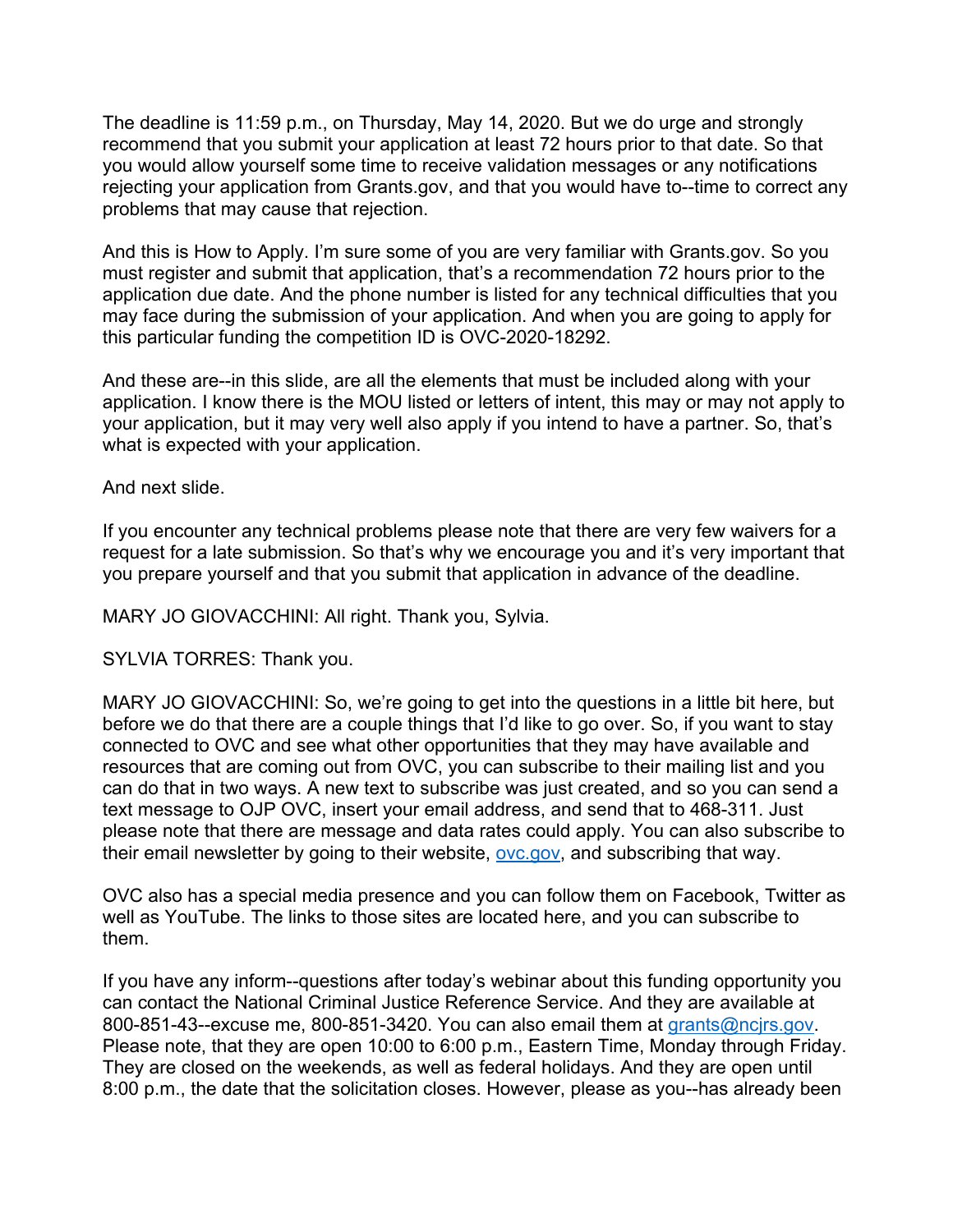mentioned by Sylvia, you should submit your application at least 72 hours in advance in case there are any technical problems that need to be addressed.

And speaking--oh, and one other thing. NCJRS has two newsletters, JUSTINFO, which comes out the 1st and the 15th of the month, as well as a funding newsletter that comes out every Friday. You can subscribe to that by going to the NCJRS website [www.ncjrs.gov.](http://www.ncjrs.gov/)

Any technical problems that you have submitting your application, such as uploading a document or anything of that nature, please contact Grants.gov. They are available at 800-518-4726 or 606-545-5035. They are open 24 hours a day, 7 days a week, and they are closed on federal holidays. You may email them at [support@grants.gov.](mailto:support@grants.gov)

And last slide before we get to the questions. This is a list of important websites. Some of them maybe I've mentioned throughout the webinar. This is one slide that we'll kind of collect everything that you might need as you go through the process. The OVC website is the first one listed, [www.ovc.gov.](http://www.ovc.gov/) There are also links here to [the OJP Grant Application](https://www.ojp.gov/funding/Apply/Resources/Grant-App-Resource-Guide.htm)  [Resource Guide,](https://www.ojp.gov/funding/Apply/Resources/Grant-App-Resource-Guide.htm) the [DOJ Grants Financial Guide,](https://ojp.gov/financialguide/DOJ/index.htm) and the [Budget Detail Worksheet,](https://ojp.gov/funding/Apply/Forms/BudgetDetailWorksheet.htm) all of which might be useful to you as you submit your application.

So without any further delay, we're going to start addressing the questions that were submitted. So give me one minute and we'll get to the first question.

"Will organizations be required to provide technical assistance for both labor and sex trafficking, or can they focus on one area?"

SYLVIA TORRES: So this solicitation focus--focuses on providing training and technical assistance on housing only, to service providers that are assisting victims of human trafficking.

MARY JO GIOVACCHINI: "Can you clarify what applicable federal civil rights you are referring to, is there a list?"

SYLVIA TORRES: Yes. As I mentioned, the--one of the mandatory requirements that service providers and that the trainer will have to assist those service providers is in the compliance with federal laws that protect the civil rights of program participants and staff by prohibiting discrimination in employment and the delivery of services or benefits based on race, color, national origin, sex, religion, age, and disability. And in particular, one example is, for instance, the review of the policies and procedures for staff and clients at shelters. And for more information you can visit the [Office for Civil Rights at the Office of](https://www.ojp.gov/about/offices/ocr.htm)  [Justice Programs](https://www.ojp.gov/about/offices/ocr.htm) and the website has more detailed information as to the civil rights requirements expected to be met.

MARY JO GIOVACCHINI: Thank you, Sylvia. That actually appears to be our last… Oh, okay. We've got some more questions here.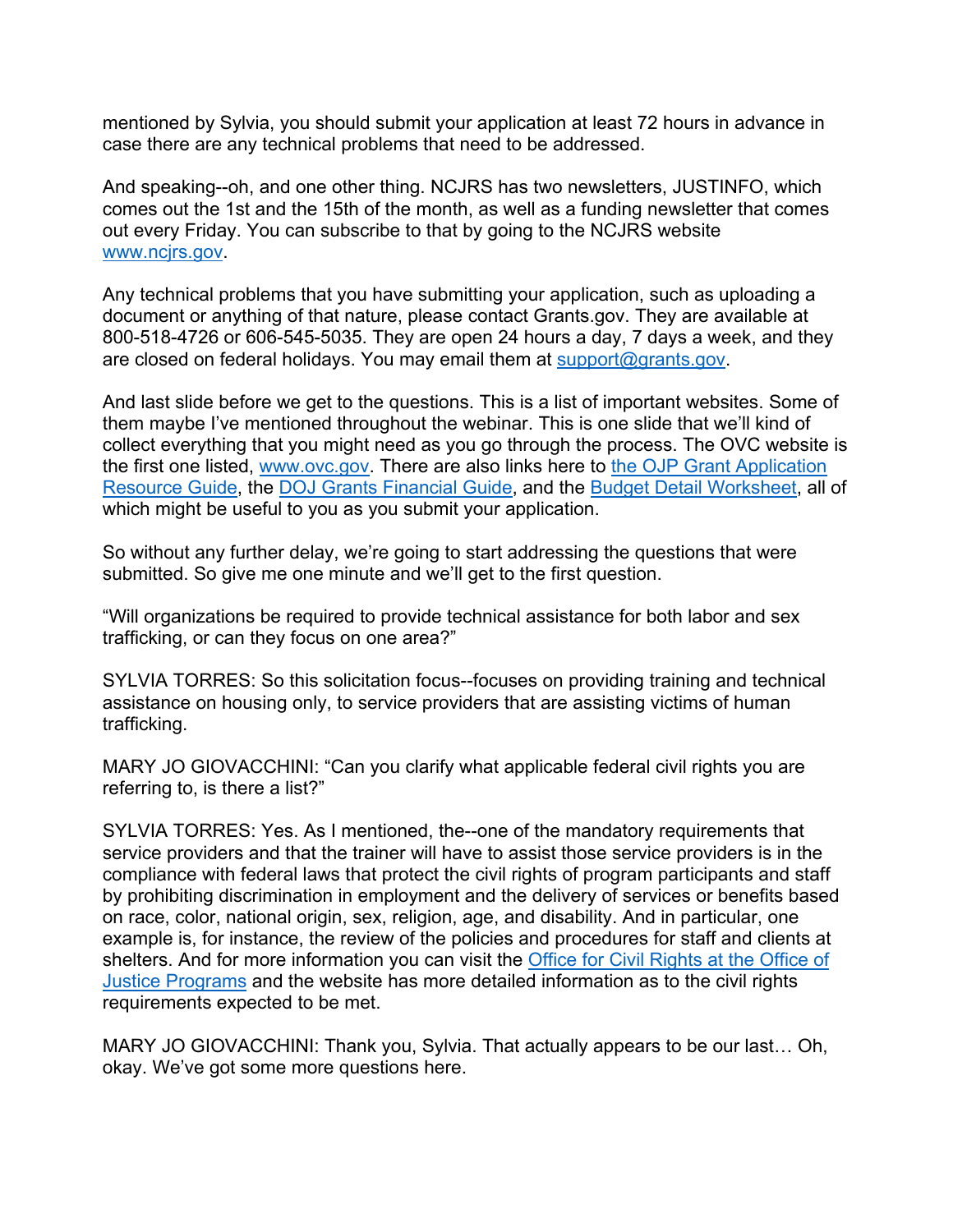"How many grants will be given out?" You did address that, but go ahead Silvia.

SILVIA TORRES: Yes. So we only expect to make one award and up to \$2 million for the 3-year duration of the program.

MARY JO GIOVACCHINI: "Our organization has a demonstrated history of serving survivors through referral services and direct programs, however, we are only 3 years old and this would expand beyond and fund new offerings. Would we apply under Purpose Area 1 or Purpose Area 2?"

SILVIA TORRES: I'm not really sure. This question belongs for this housing. There is no purpose areas under this solicitation. I'm thinking you may be thinking about the Enhanced Collaborative Model. Definitely, it's--this award does not… This solicitation does not have purpose areas.

MARY JO GIOVACCHINI: Yeah, I didn't think so but I wanted to make sure that you addressed that. All right. At this time, there are no further questions.

I did want to quickly go back to the NCJRS slide. Again, if you do think of questions after today's webinar, you may submit them to [grants@ncjrs.gov](mailto:grants@ncjrs.gov) and they will work with Silvia to go ahead and get that answer to you.

Additionally, as I mentioned earlier, the slides and the transcript, as well as an audio recording for today's webinar will be posted to the OVC website in approximate 5 to 7 business days and we will send you an email notifying you when that information has been posted.

You can also sign up for the funding newsletter with NCJRS. That does come out each Friday and it will notify you of new offerings from all the agencies within the Office of Justice Programs, alert you when there are webinars such as this one, as well as when information may have changed within the solicitation or when items from the webinars have been posted. So it's a great way to stay on top of what is coming--what is going on within the Office of Justice Programs.

Also, you may have noticed some items being submitted to the chat box. Our host has been adding the URLs and links that have been mentioned throughout the webinar and they are in the chat box. You can go ahead and you can copy those, and save them to a word file so that you have them handy.

And again, you will get a copy of the slides, they will be posted. But if you want that information before they're posted, it will be available to you in chat.

And I'll give it another minute to see if you have any questions before we end the webinar. It's a great opportunity to have a chance to have Silvia answer anything directly.

All right Silvia, I'm not seeing any other--oh. One more, I lied.